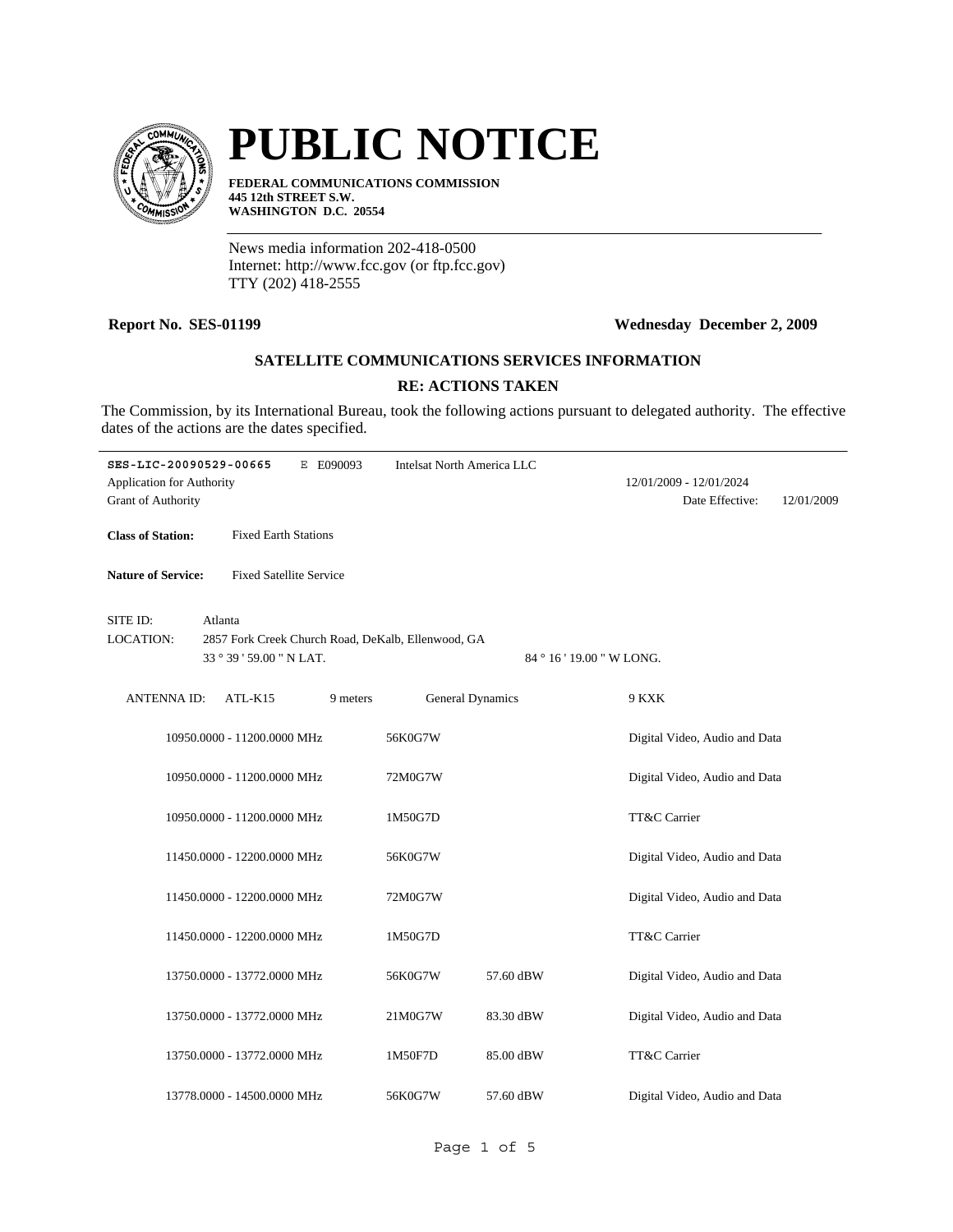| 13778.0000 - 14500.0000 MHz                                                                                                                                       | 72M0G7W    | 85.00 dBW | Digital Video, Audio and Data                        |  |
|-------------------------------------------------------------------------------------------------------------------------------------------------------------------|------------|-----------|------------------------------------------------------|--|
| 13778.0000 - 14500.0000 MHz                                                                                                                                       | 1M50F7D    | 85.00 dBW | TT&C Carrier                                         |  |
| 13772.0000 - 13778.0000 MHz                                                                                                                                       | 6M00G7W    | 71.00 dBW | Digital Video, Audio and Data                        |  |
| 13772.0000 - 13778.0000 MHz                                                                                                                                       | 56K0G7W    | 50.70 dBW | Digital Video, Audio and Data                        |  |
| <b>Points of Communication:</b>                                                                                                                                   |            |           |                                                      |  |
| Atlanta - ALSAT - (ALSAT)                                                                                                                                         |            |           |                                                      |  |
| Atlanta - PAS-1R - (45.0 W.L.)                                                                                                                                    |            |           |                                                      |  |
| SES-MFS-20090616-00736<br>E KA258<br>Intelsat North America LLC<br>Modification<br>03/31/2009 - 03/31/2024<br>Grant of Authority<br>Date Effective:<br>12/01/2009 |            |           |                                                      |  |
| <b>Class of Station:</b><br><b>Fixed Earth Stations</b>                                                                                                           |            |           |                                                      |  |
| <b>Nature of Service:</b><br>Domestic Fixed Satellite Service, Fixed Satellite Service, International Fixed Satellite Service                                     |            |           |                                                      |  |
| SITE ID:<br>$\mathbf{1}$<br><b>LOCATION:</b><br>22021 COMSAT DRIVE, MONTGOMERY, CLARKSBURG, MD<br>39 ° 13 ' 6.60 " N LAT.<br>77 ° 16 ' 15.30 " W LONG.            |            |           |                                                      |  |
| <b>ANTENNA ID:</b><br>14.2 meters<br>-1                                                                                                                           | <b>TIW</b> |           | TIW                                                  |  |
| 14253.0000 - 14500.0000 MHz                                                                                                                                       | 1M50F3X    | 87.00 dBW | ENERGY-DISPERSED FM TEST<br>SIGNAL                   |  |
| 14247.0000 - 14253.0000 MHz                                                                                                                                       | 800KFXD    | 87.00 dBW | <b>COMMAND SIGNAL</b>                                |  |
| 14000.0000 - 14500.0000 MHz                                                                                                                                       | <b>NON</b> | 61.30 dBW | TT&C, Monitoring, IN-ORBIT<br><b>TESTING CARRIER</b> |  |
| 14000.0000 - 14500.0000 MHz                                                                                                                                       | 200KF2N    | 78.30 dBW | TT&C, Monitoring, IN-ORBIT<br><b>TESTING CARRIER</b> |  |
| 14000.0000 - 14500.0000 MHz                                                                                                                                       | 2M00F3N    | 87.00 dBW | TT&C, Monitoring, IN-ORBIT<br><b>TESTING CARRIER</b> |  |
| 14000.0000 - 14500.0000 MHz                                                                                                                                       | 20M0F3N    | 87.00 dBW | TT&C, Monitoring, IN-ORBIT<br><b>TESTING CARRIER</b> |  |
| 14000.0000 - 14500.0000 MHz                                                                                                                                       | 800KGXD    | 88.00 dBW | TTC&M, Carrier                                       |  |
| 14000.0000 - 14247.0000 MHz                                                                                                                                       | 1M50F3X    | 87.00 dBW | ENERGY-DISPERSED FM TEST<br><b>SIGNAL</b>            |  |
| 11700.0000 - 12200.0000 MHz                                                                                                                                       | 800KGXD    |           | TTC&M, Carrier                                       |  |
| 11450.0000 - 12200.0000 MHz                                                                                                                                       | 1M50F3X    |           | ENERGY-DISPERSED FM TEST<br>SIGNAL                   |  |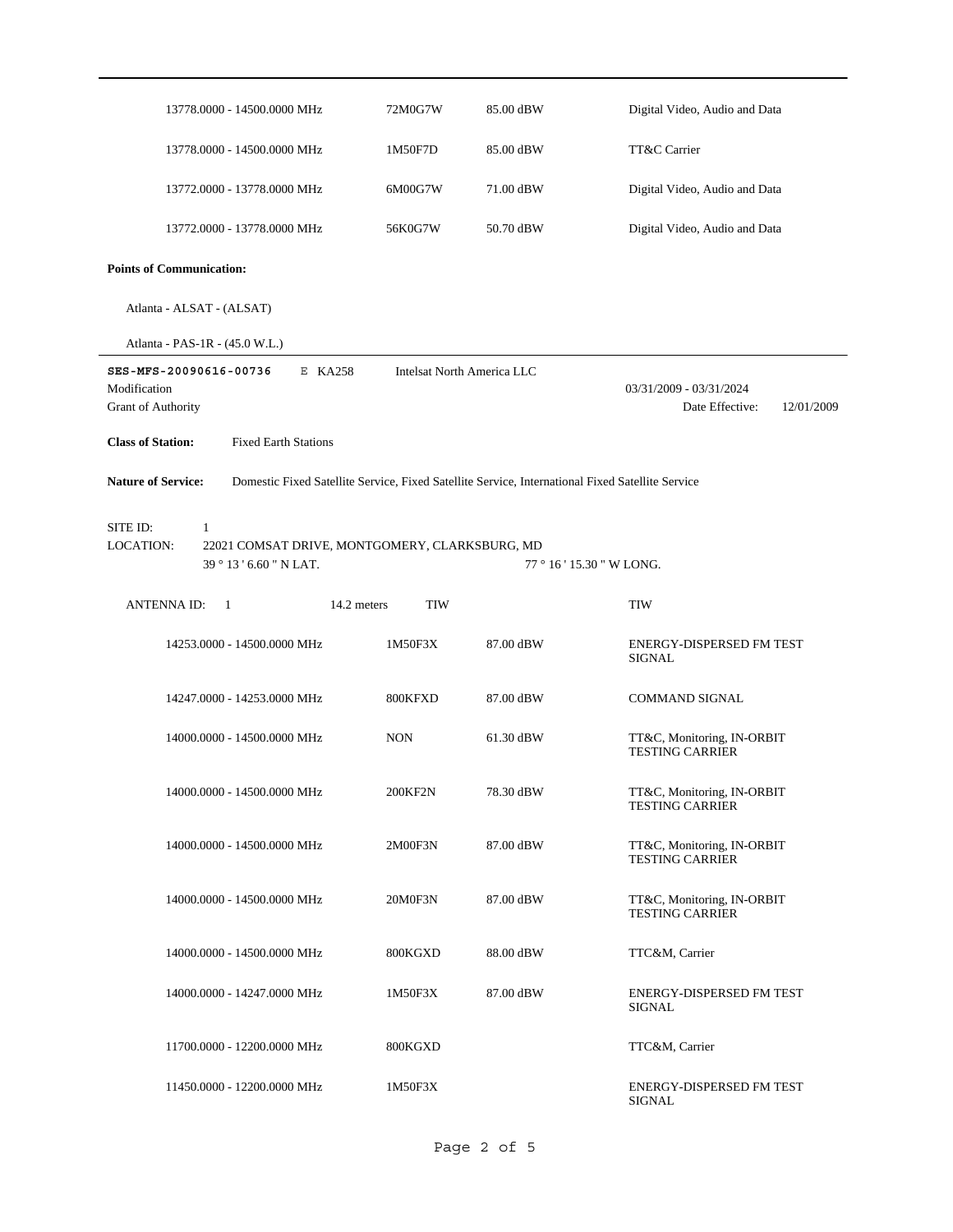| 11450.0000 - 12200.0000 MHz | <b>NON</b> |           | TT&C, Monitoring, IN-ORBIT<br><b>TESTING CARRIER</b> |
|-----------------------------|------------|-----------|------------------------------------------------------|
| 11450.0000 - 12200.0000 MHz | 200KF3N    |           | TT&C, Monitoring, IN-ORBIT<br><b>TESTING CARRIER</b> |
| 11450.0000 - 12200.0000 MHz | 2M00F3N    |           | TT&C, Monitoring, IN-ORBIT<br><b>TESTING CARRIER</b> |
| 11450.0000 - 12200.0000 MHz | 20M0F3N    |           | TT&C, Monitoring, IN-ORBIT<br><b>TESTING CARRIER</b> |
| 11450.0000 - 11950.0000 MHz | 800KGXD    |           | TTC&M, Carrier                                       |
| 10950.0000 - 11200.0000 MHz | 800KFXD    |           | <b>COMMAND SIGNAL</b>                                |
| 10950.0000 - 11200.0000 MHz | <b>NON</b> |           | TT&C, Monitoring, IN-ORBIT<br><b>TESTING CARRIER</b> |
| 10950.0000 - 11200.0000 MHz | 200KF3N    |           | TT&C, Monitoring, IN-ORBIT<br><b>TESTING CARRIER</b> |
| 10950.0000 - 11200.0000 MHz | 2M00F3N    |           | TT&C, Monitoring, IN-ORBIT<br><b>TESTING CARRIER</b> |
| 10950.0000 - 11200.0000 MHz | 20M0F3N    |           | TT&C, Monitoring, IN-ORBIT<br><b>TESTING CARRIER</b> |
| 10950.0000 - 11200.0000 MHz | 800KGXD    |           | TTC&M, Carrier                                       |
| 11448.0000 - 11448.0000 MHz | 300KGXD    |           | TT&C Carrier                                         |
| 11449.0000 - 11449.0000 MHz | 300KGXD    |           | TT&C Carrier                                         |
| 11448.0000 - 11448.0000 MHz | 300KFXD    |           | Command Signal                                       |
| 11449.0000 - 11449.0000 MHz | 300KFXD    |           | Command Signal                                       |
| 13246.5000 - 13246.5000 MHz | 850KGXD    | 85.00 dBW | TT&C Carrier                                         |
| 13995.5000 - 13995.5000 MHz | 850KGXD    | 85.00 dBW | TT&C Carrier                                         |
| 13246.5000 - 13246.5000 MHz | 850KFXD    | 85.00 dBW | Command Signal                                       |
| 13995.5000 - 13995.5000 MHz | 850KFXD    | 85.00 dBW | Command Signal                                       |

### **Points of Communication:**

- 1 ALSAT (ALSAT)
- 1 INTELSAT 11 (43.0 W.L.)
- 1 INTELSAT 805 (304.5 E.L.)
- 1 INTELSAT AOR (307.0 E.L.)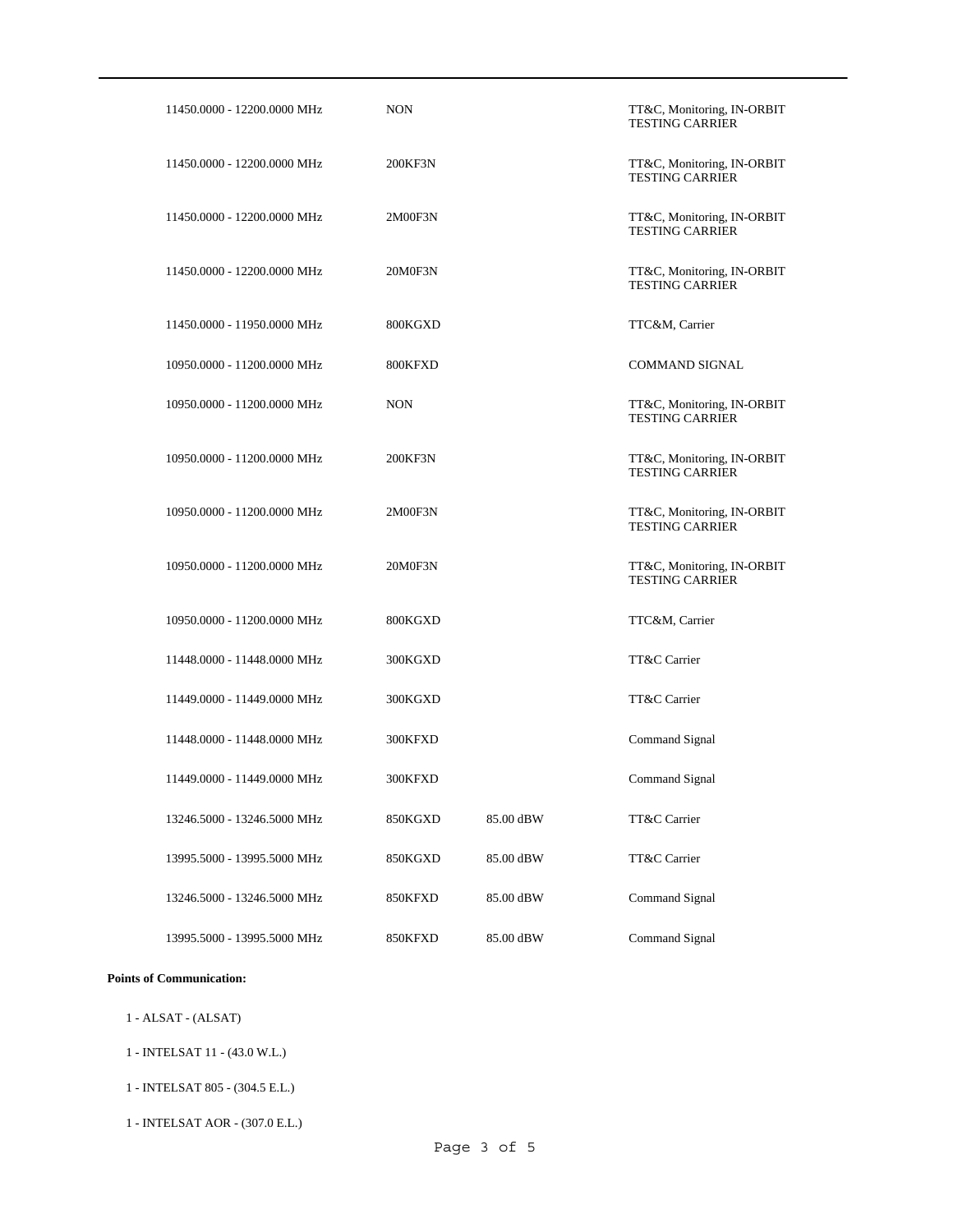| 1 - INTELSAT AOR - (310.0 E.L.)                               |                                                          |                         |            |
|---------------------------------------------------------------|----------------------------------------------------------|-------------------------|------------|
| 1 - INTELSAT AOR - (325.5 E.L.)                               |                                                          |                         |            |
| 1 - INTELSAT AOR - (328.5 E.L.)                               |                                                          |                         |            |
| 1 - INTELSAT AOR - (330.5 E.L.)                               |                                                          |                         |            |
| 1 - INTELSAT AOR - (332.5 E.L.)                               |                                                          |                         |            |
| 1 - INTELSAT AOR - (335.5 E.L.)                               |                                                          |                         |            |
| 1 - INTELSAT AOR - (340.0 E.L.)                               |                                                          |                         |            |
| 1 - INTELSAT AOR - (342.0 E.L.)                               |                                                          |                         |            |
| 1 - New Skies 806 - (319.5 E.L.)                              |                                                          |                         |            |
| 1 - New Skies K - (338.5 E.L.)                                |                                                          |                         |            |
| $1 - NSS-5 - (183 E.L.)$                                      |                                                          |                         |            |
|                                                               |                                                          |                         |            |
| SES-RWL-20091124-01496<br>E WQ80                              | Time Warner Entertainment - Advance/Newhouse Partnership |                         |            |
| Renewal                                                       |                                                          | 12/17/2009 - 12/17/2024 |            |
| Grant of Authority                                            |                                                          | Date Effective:         | 11/25/2009 |
| <b>Class of Station:</b><br><b>Fixed Earth Stations</b>       |                                                          |                         |            |
| <b>Nature of Service:</b><br>Domestic Fixed Satellite Service |                                                          |                         |            |
| SITE ID:<br>1                                                 |                                                          |                         |            |
| <b>LOCATION:</b><br>ALBANY, ALBANY, NY                        |                                                          |                         |            |
| 42 ° 41 ' 33.00 " N LAT.                                      | 73 ° 51 ' 2.00 " W LONG.                                 |                         |            |
|                                                               |                                                          |                         |            |
| <b>ANTENNA ID:</b><br>$\overline{1}$<br>5 meters              | <b>ANTENNA FOR</b><br>COMMUNICATION                      |                         |            |
| 3700.0000 - 4200.0000 MHz                                     | 36000F9                                                  |                         |            |
| ANTENNA ID:<br>7 meters<br>2                                  | AFC                                                      | PR-23                   |            |
| 3700.0000 - 4200.0000 MHz                                     | 36000F9                                                  |                         |            |
|                                                               |                                                          |                         |            |
| <b>Points of Communication:</b>                               |                                                          |                         |            |
| 1 - ALSAT - (ALSAT)                                           |                                                          |                         |            |
| SES-STA-20091130-01507<br>E E090203                           | EDUCATIONAL MEDIA FOUNDATION                             |                         |            |
| Special Temporary Authority                                   |                                                          |                         |            |
| Grant of Authority                                            |                                                          | Date Effective:         | 12/01/2009 |
| <b>Class of Station:</b>                                      |                                                          |                         |            |
|                                                               |                                                          |                         |            |

Special Temporary Authority is GRANTED for a period of 60 days beginning December 1, 2009 and ending February 1, 2010.